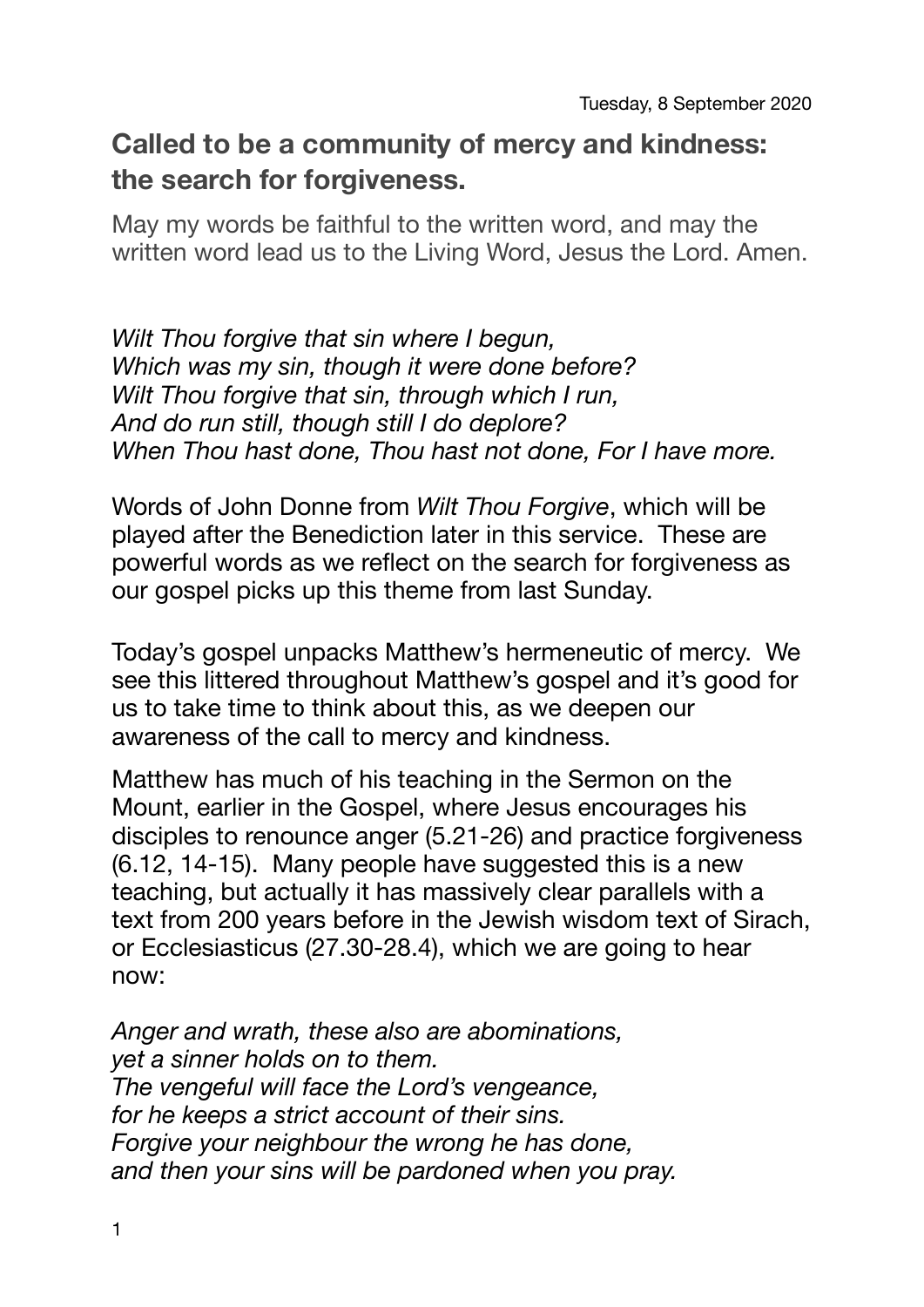*Does anyone harbour anger against another, and expect healing from the Lord? If someone has no mercy towards another like himself, can he then seek pardon for his own sins?* 

Interestingly, you will notice that both texts connect forgiveness of neighbour with praying for forgiveness of one's own sins. And we see the importance of law leading to generous dealings with others - as God is generous with us.

We'll look at the parable in a moment, but first just to examine the entreaty to forgive freely as God forgives us. The question is '*if someone does something to me should I forgive as many as seven times?*' to which Jesus responds '*Not seven times, but, I tell you, seventy seven times.*'

This is a reversal of an ancient text from Genesis 4.23-24, where the chest-thumping Lamech says: '*I have killed a man for wounding me, a young man for striking me. If Cain is avenged sevenfold, truly Lamech seventy-sevenfold.*'

Lamech was Cain's great, great grandson - Cain who killed his brother Abel - and here, Lamech tries to manipulate God to bring protection as God had done for Cain. The cycle of revenge and un-forgiveness stretches back far into the mists of human existence.

Jesus having moved the 77 times from revenge to forgiveness is entreating us to take on the mercy of God in our lives. Now, hear me when I say this is not easy. Forgiveness is not a warm fluffy pink thing like Candifloss at the Feast fair that just easily wraps itself round a problem.

Forgiveness is hard, painful and demanding. It doesn't mean forgetting and is a process that needs to be worked at time and again, over time, and with commitment.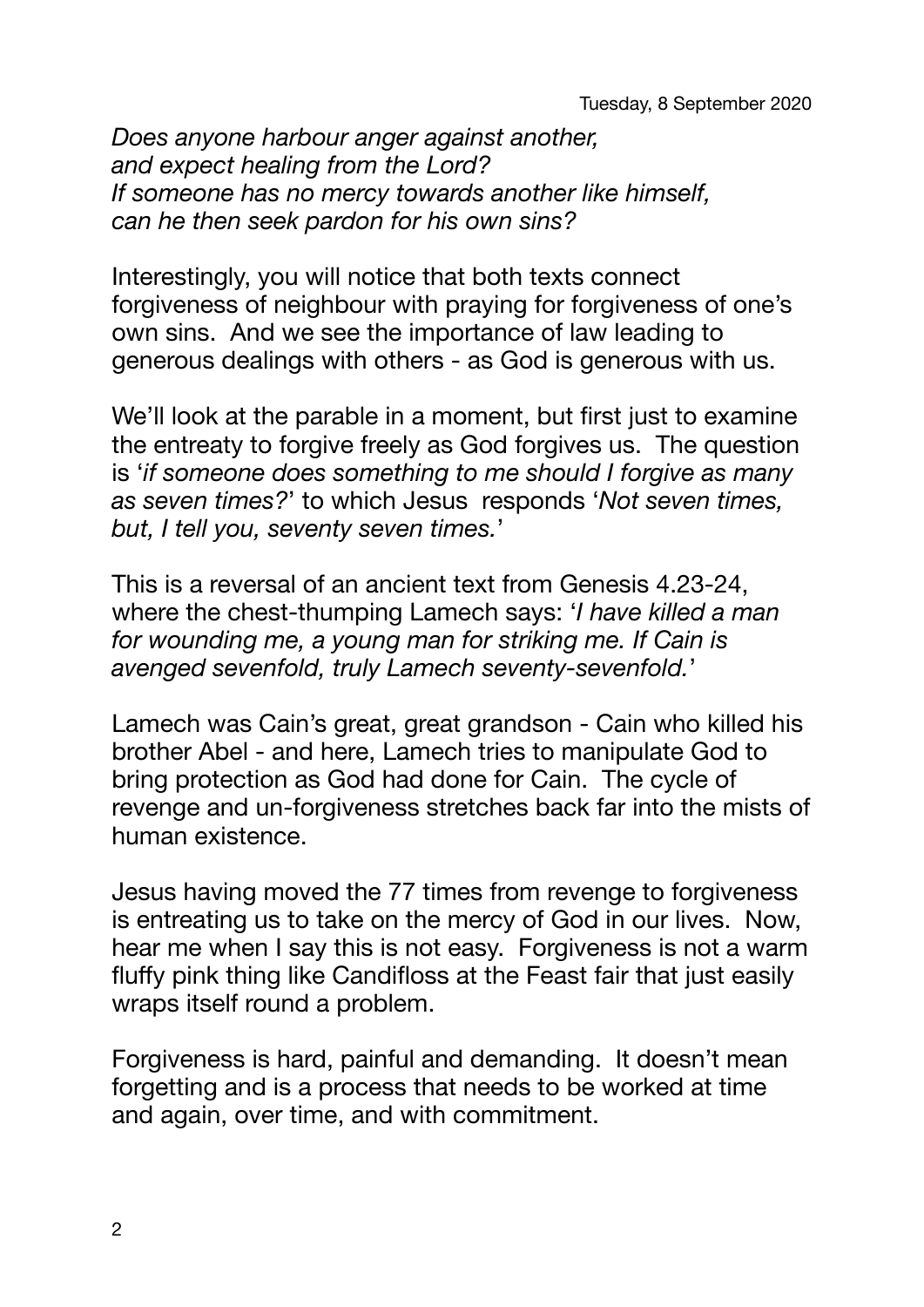

And yet we seek to live this, because we know this is what God is like.

This picture depicts **Concentration of Hands II**  by Barbara Hepworth (private collection)

<span id="page-2-1"></span>*After he had treated her daughter Sara in the hospital in Exeter, the surgeon invited the sculptor Barbara Hepworth to observe some operations at close quarters; and from* 

*this she produced a number of drawings that capture the intense concentration, the co-operation and the almost prayerful reliance on a greater power that mark a surgical team*  at work. TS Eliot fans will get the allusion as well<sup>[1](#page-2-0)</sup>.

The essence of the surgeon's gift (like the divine grace) is that it *is not rationed, and these drawings were made shortly after the establishment in the UK of the National Health Service (NHS). The NHS was to be free at the point of delivery, and this has marked it out as a beacon in the rest of the world. And it is something we are so mindful of at this time of Covid-19, and how fortunate we are to have our health service and the selflessness of those serving in it at this time.* 

*Is the divine grace really as free as that - and even more available and extravagant? It has always been hard to believe that God's compassion is absolutely unlimited – absolutely free, with no strings attached.* 

<span id="page-2-0"></span><sup>&</sup>lt;sup>[1](#page-2-1)</sup> TS Eliot East Coker IV from The Four Quartets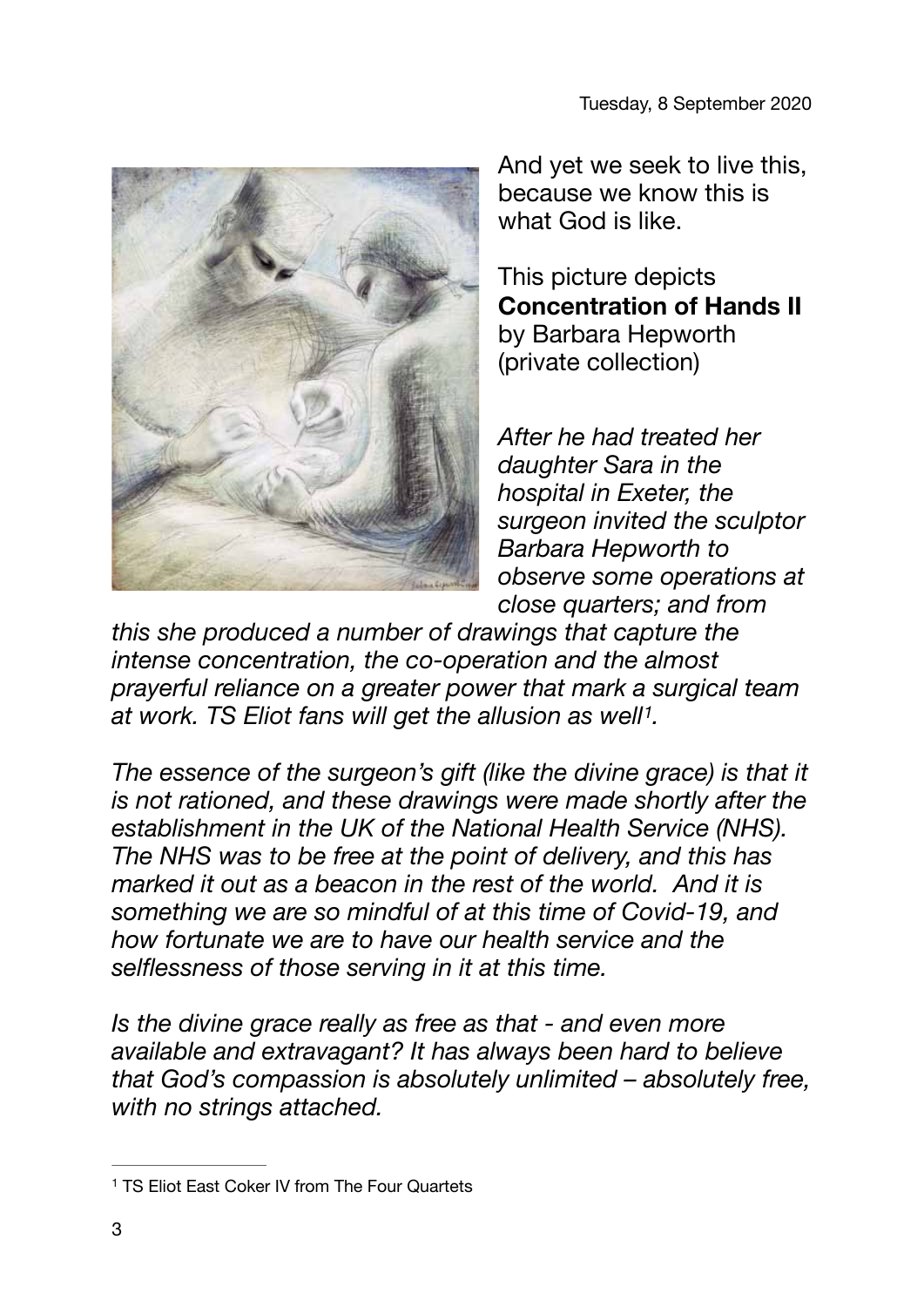Well the parable opens out this idea of the extravagant mercy of God. We are shown here how we are called to live with mercy and kindness - because through God's Kingdom we come to mirror the life of the divine, albeit through a glass darkly for now!

So let's look together at the parable a little more closely. The slave owes a tremendous debt - a talent is about 20 yrs worth of wages, so the slave owes the king approximately 200,000 years' wages. So on 2019 figures that's about £6bn!

To which the king responds that the man, his family and possessions be sold into slavery. Now that's pretty harsh and sweeping (although wouldn't come near to anything like the actual debt!).

The person then falls on his knees - literally in Greek 'worships' and says he will pay everything. It's madness - he never could.

Yet the king is moved. The word here is usually used of Jesus' compassion for a crowd, or those in need of healing. It's used in the parable of the Good Samaritan and the Prodigal Son. So this person receives mercy and kindness.

Imagine the relief! I've been forgiven!

Then the slave comes across a a fellow slave who owes him an approximate ratio of 600,000 to 1. Still a lot of money, but nothing to his own debt.

This slave grabs the fellow slave by the neck and attempts to choke the money out of him (think back to Lamech at the beginning of the sermon, who murdered someone - and what happens just after that - we get to the Flood (Genesis Chapters 6-9!). And the result is that he ends up being tortured because of the frugality of his forgiveness.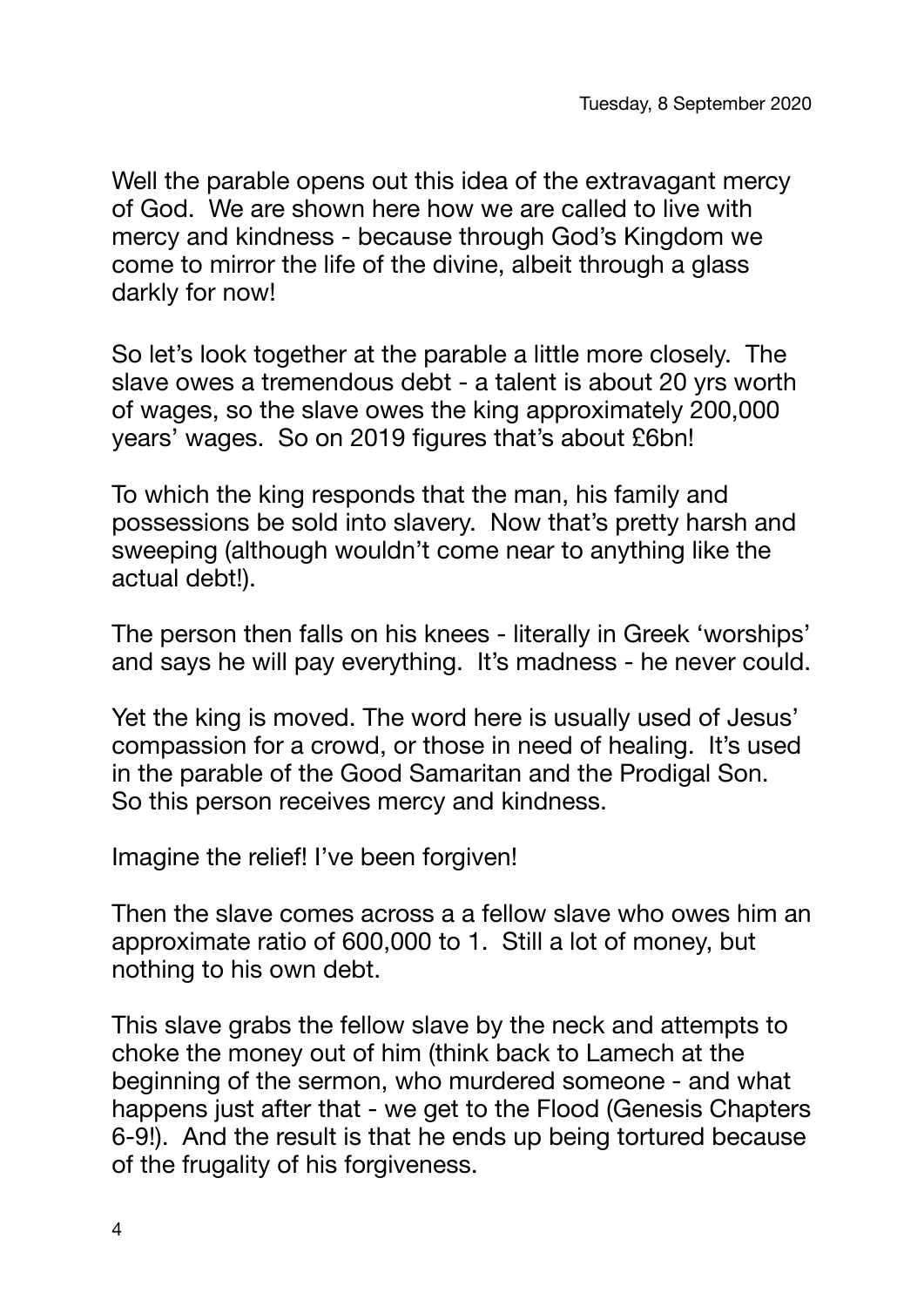I think the point of this teaching is that our forgiveness of others flows from our being forgiven. As we are called to pray each day: '*forgive us our sins, as we forgive those who sin against us*'.

When we fail to forgive, we become chocked by our necks as the sin clings so fast to us (Hebrews 12.1) and ultimately we suffer because it consumes us.

Yes, the road of forgiveness is hard - the cross teaches us that. Yet the path of mercy leads to life.

Perhaps there are things in your life which you'd like to know forgiveness for? Something done to others; or things you would like to set down to try and forgive others something done to you? These parts of our lives are harsh terrains, where pain is visceral.

The reality is, that only when we die and have *spun our last thread*, will we truly know that mercy and kindness of God which I believes awaits us all.

John Donne's poem with which I began ends with this beautiful stanza:

*I have a sin of fear, that when I have spun My last thread, I shall perish on the shore; But swear by Thyself, that at my death Thy Son Shall shine as he shines now, and heretofore; And having done that, Thou hast done; I fear no more.* 

May we come to fear no more. And may we know deep within ourselves that Jesus is the way, the source of forgiving and transforming grace for the sinner to love sisters and brothers and God. So may we find creative ways to live not in revenge cycles and choked by unforgiving. Rather may we know God's forgiveness of us deep within ourselves. And so find creative,